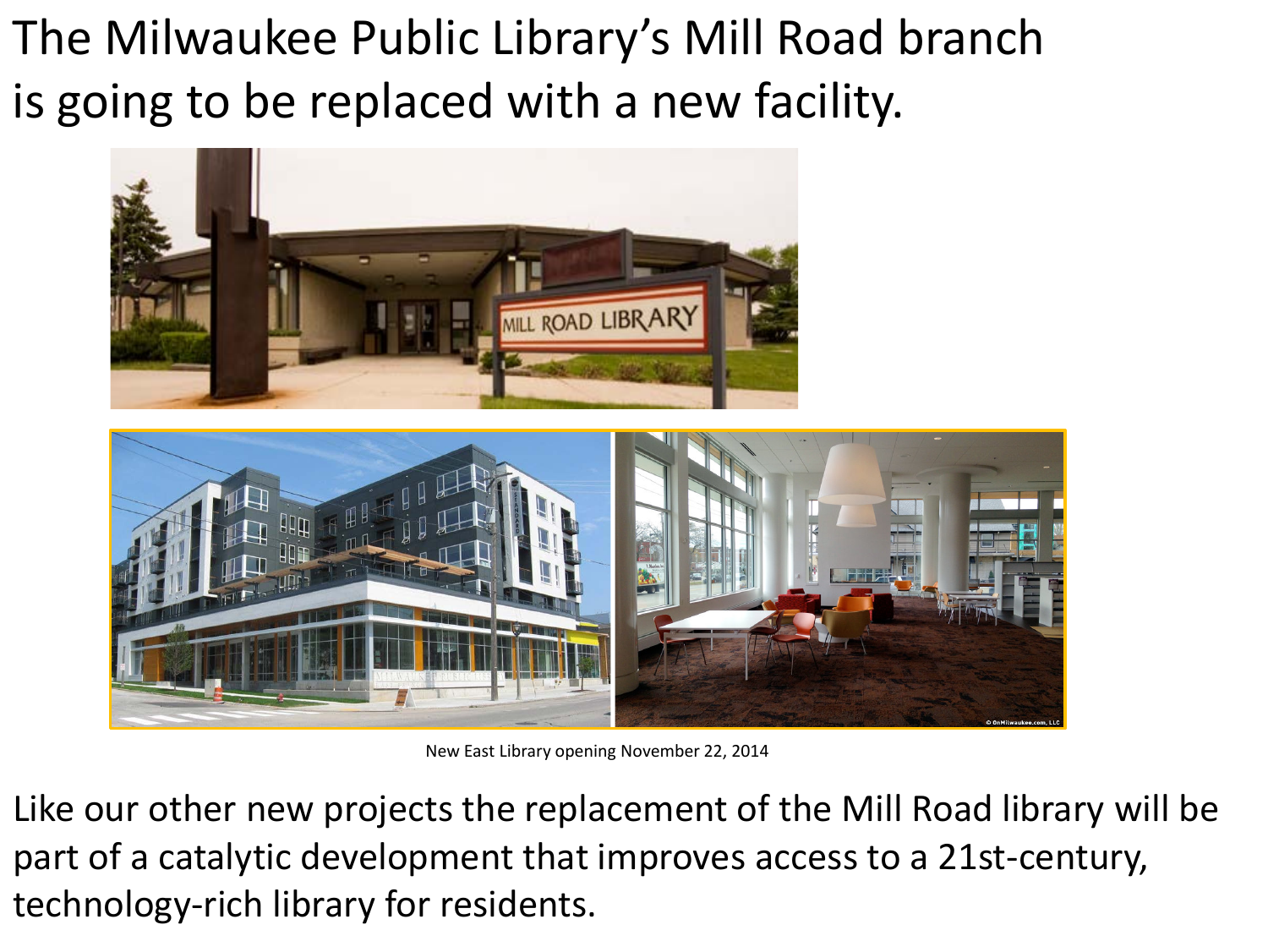The library received four conceptual "Request for Interest" proposals in the first step towards replacing the Mill Road library branch.

Based on those concepts the Library recommended issuing a Request for Proposal (RFP) for the project. The RFPs were due November 18th. The three RFP responses include refined versions of the conceptual developments.

# **We want to hear from you!**

The public is encouraged to provide input on the concepts. You can provide written comments on forms available soon at the Mill Road library. There is also an online public survey available at: <https://www.surveymonkey.com/s/JYNTYXZ>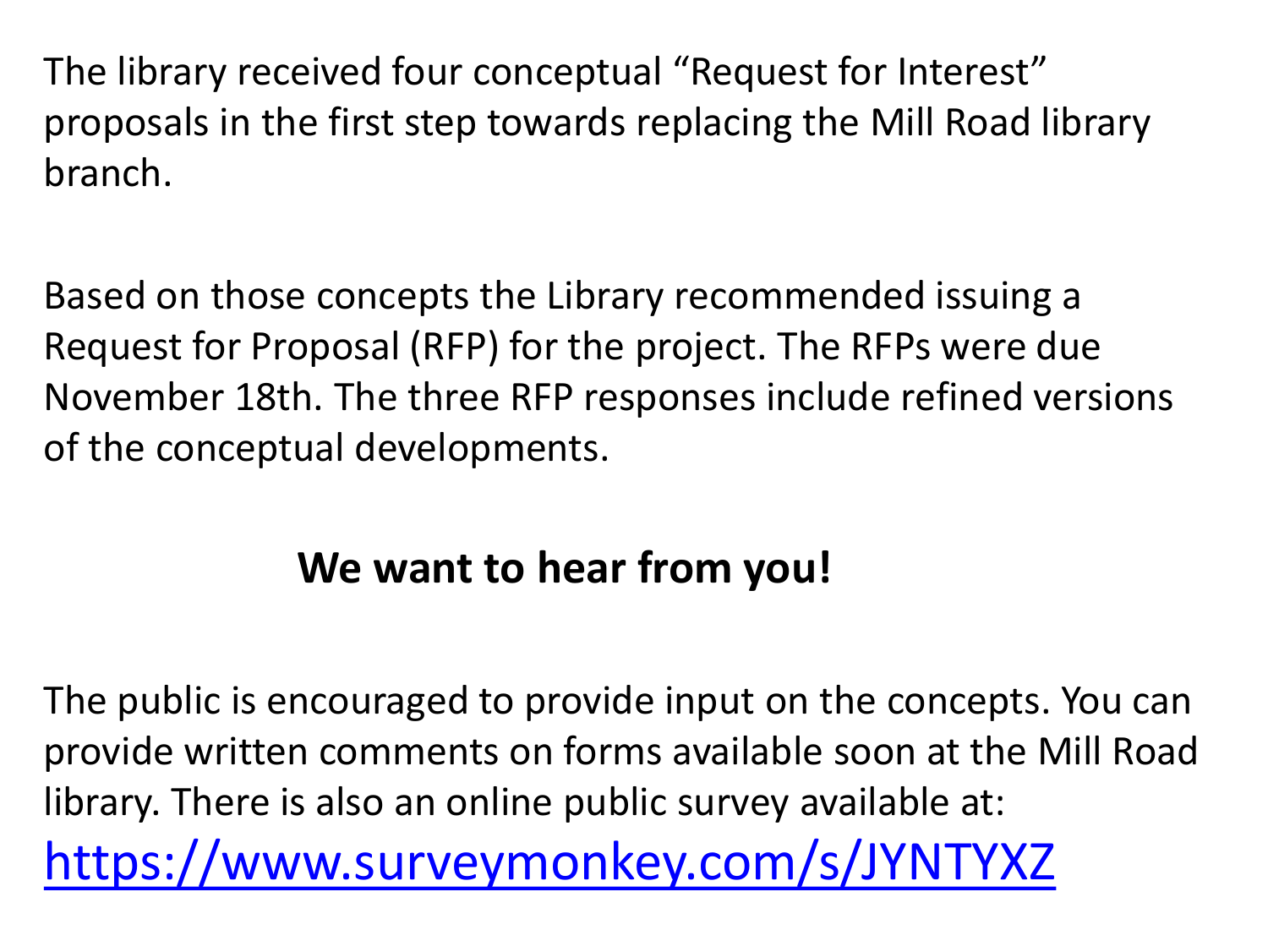# Community Meeting

- **The public is invited to hear presentations from the development teams and submit written comments to the Building and Development Committee on December 9, 2014 at 5:30 PM at the Mill Road library.**
- You may also submit comments via the online survey.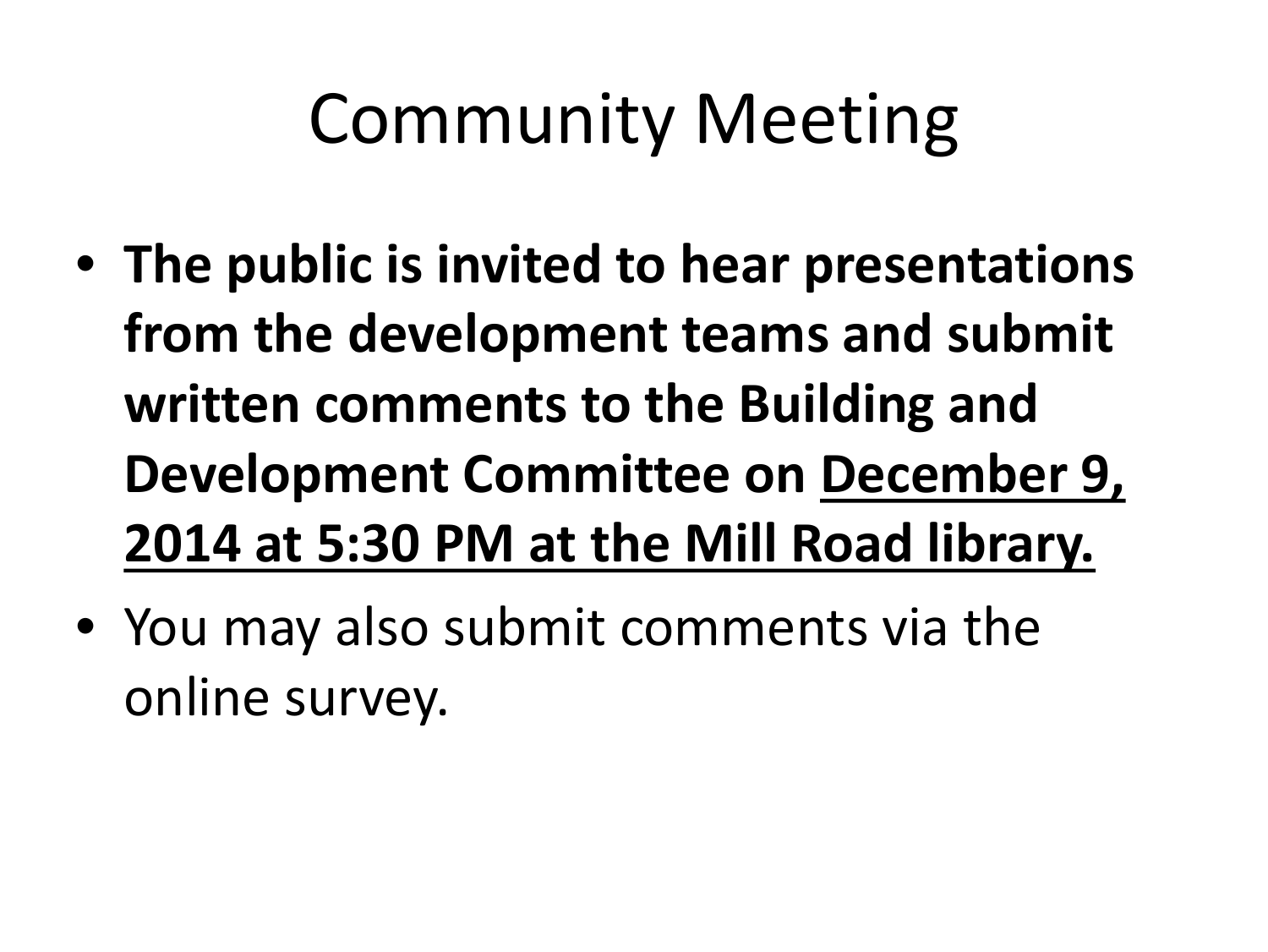# Mill Road: Three proposals

| <b>Option A:</b>                 | <b>Option B:</b>                            |
|----------------------------------|---------------------------------------------|
| <b>Maures Development/Common</b> | <b>Gorman/Northwest Side CDC/VJS Const.</b> |
| <b>Bond/Engberg Anderson</b>     |                                             |

- 7717 W. Good Hope Road(city- owned lot) just west of 76<sup>th</sup>
- 15,000 sq. ft. Library
- Library parking: 63 above ground spaces 103 resident spaces underground.
- 46-82 units affordable housing
- Plan could include a 2,500 sq. ft. commercial space on first floor or increased library size
- Outdoor reading garden, green space, bike racks
- Funding: Would apply for Low Income Housing Tax Credits and conventional debt / 1<sup>st</sup> Mortgage
- \$13.8 Million estimated project
- ~1.2 miles from current Mill Road library
- 7717 W. Good Hope Road(city- owned lot) just west of 76<sup>th</sup>
- 17,000 sq. ft. Library
- Library Parking: 57 outdoor spaces for the entire building
- No housing component : One floor of public charter school space above library.
- Rooftop solar panel array
- Outdoor play and reading area
- Partnership would offer to buy the current Mill Road library building for use by public charter school
- Funding: Would apply for New Markets Tax Credits and Renewable Energy Tax Credits.
- \$6 Million estimated project
- ~1.2 miles from current Mill Road Library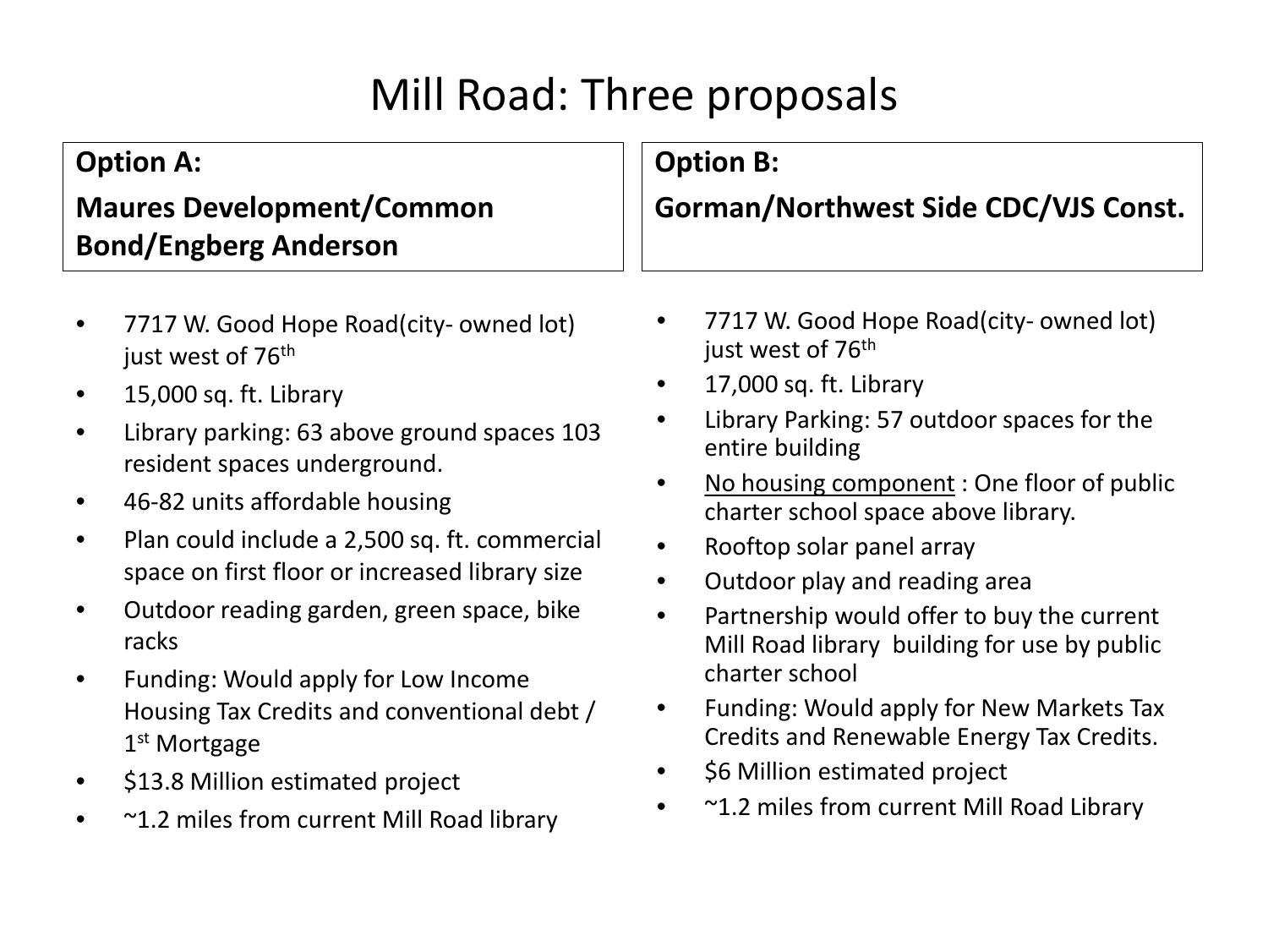## **Request for Proposal Option A:**

New construction at 7717 W. Good Hope Rd

- 15,000 square foot library
- At least 46 units of mixed-income housing
- Could include 2,500 square feet of 1<sup>st</sup> floor retail space



**Submitted by Maures Development/Common Bond/Engberg Anderson**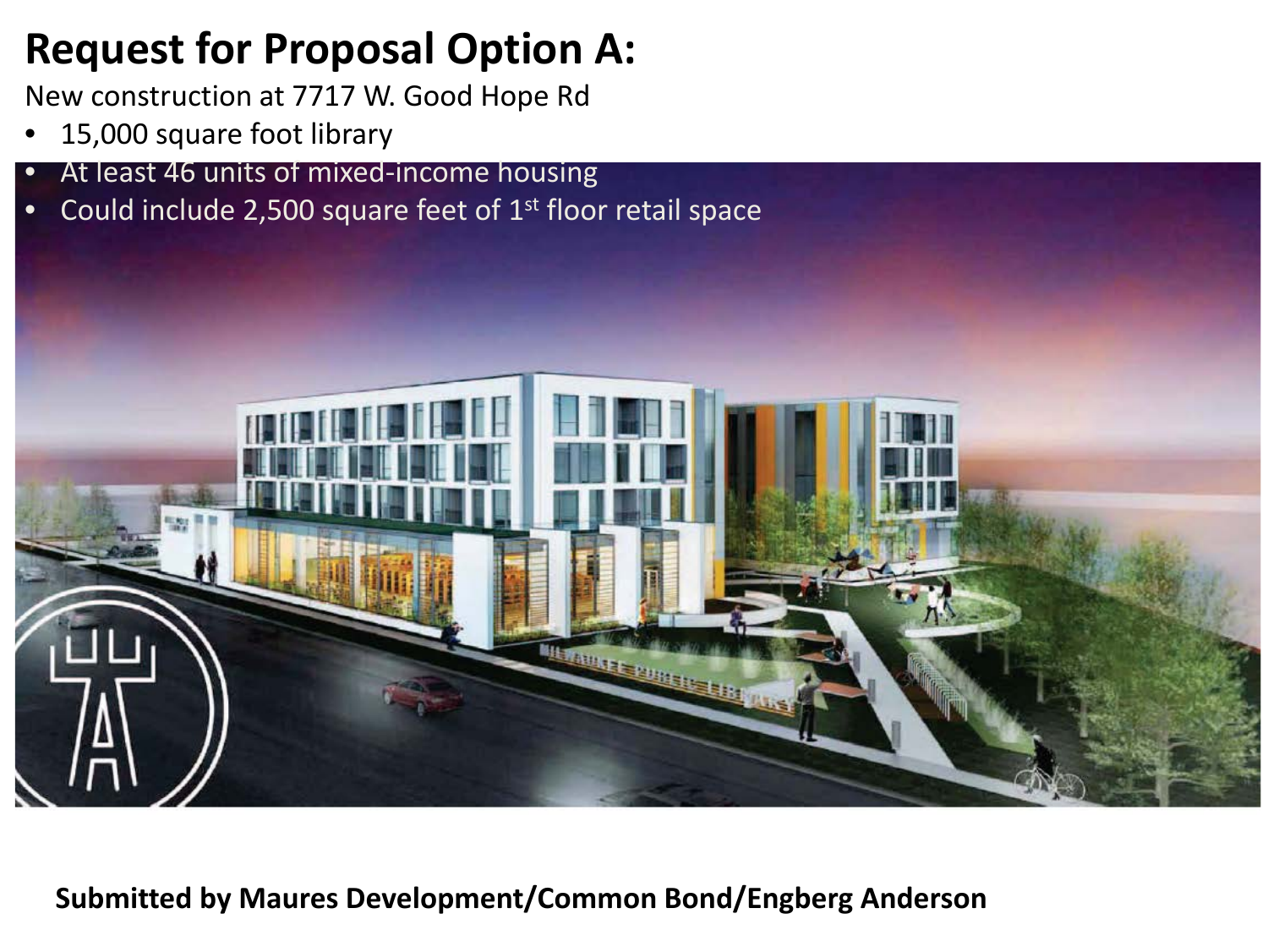## **Request for Proposal Option A**:

Conceptual Site Plan 7717 W. Good Hope Road



NEIGHBORHOODS LEARNING SAFETY COMMUNIT

MALIZES DEVELOPMENT . COMMONIBIONID . ENCREDG ANDERSON . **PACER** 

#### **Submitted by Maures Development/Common Bond/Engberg Anderson**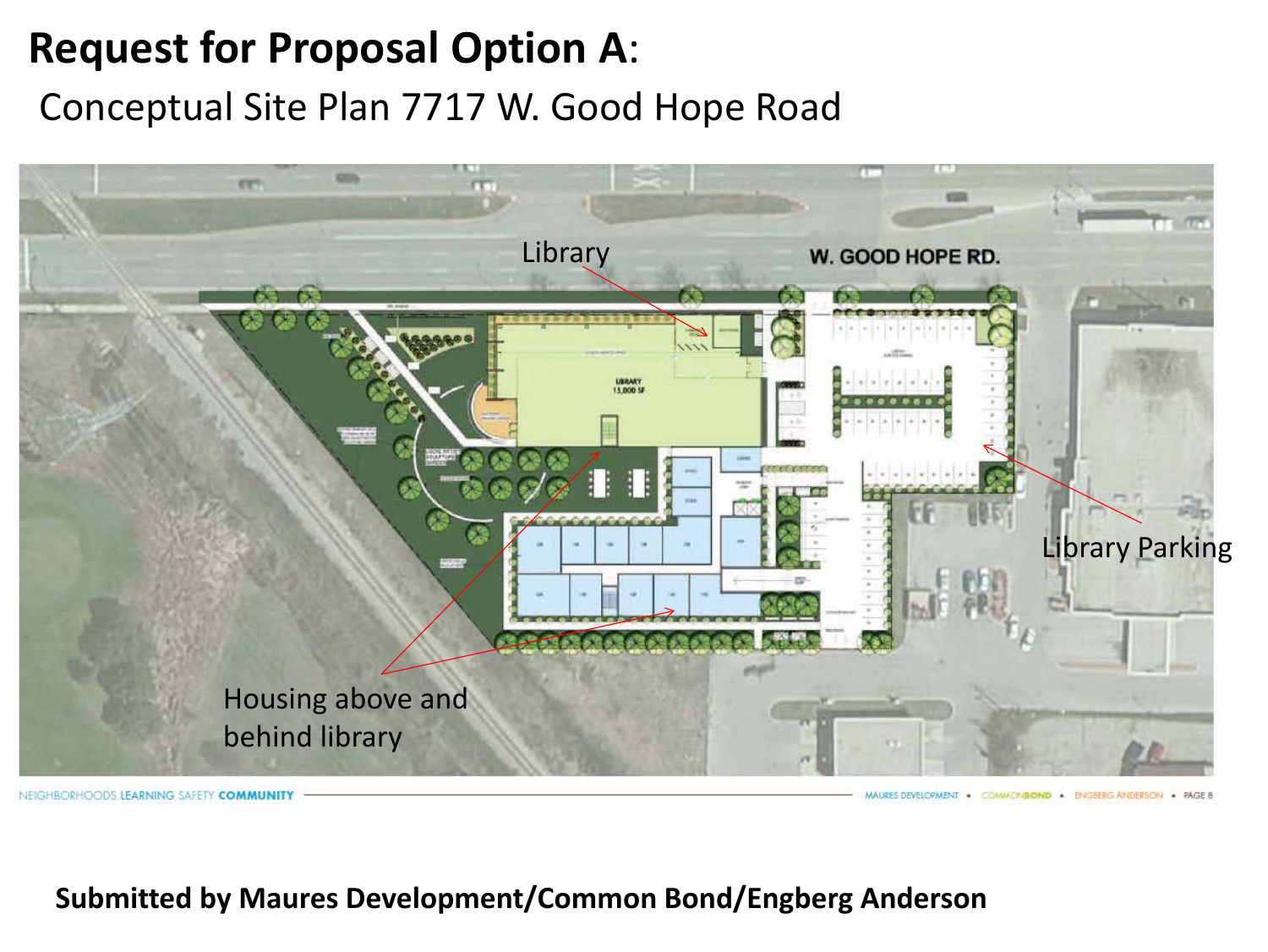## **Request for Interest: Option B**

New construction at 7717 W. Good Road Hope (city-owned lot)

17,000 square foot library



#### **Submitted by Gorman and Northwest Side CDC**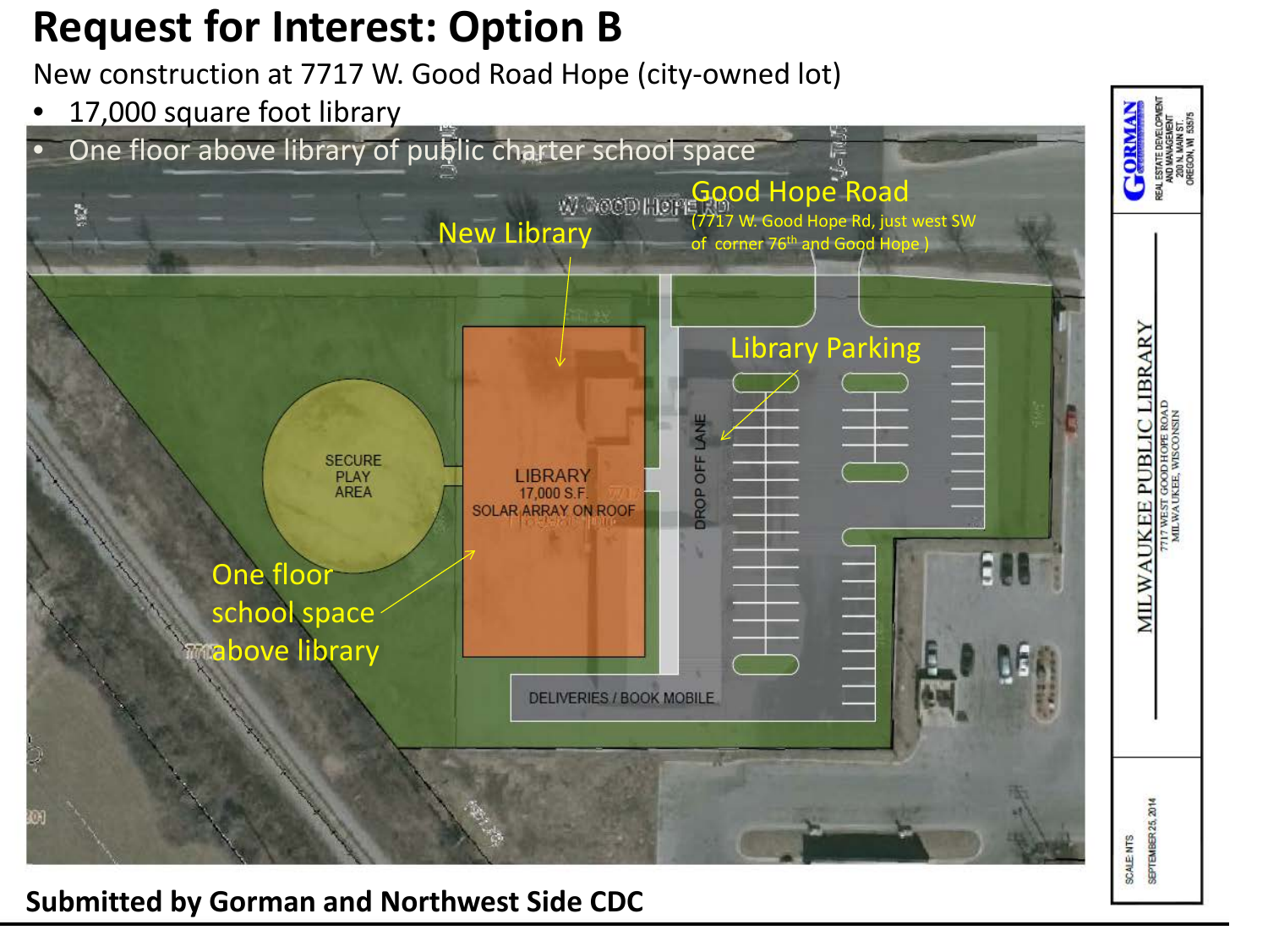# **Option C:**

# **City of Milwaukee Housing Authority (HACM)**

- Current Mill Library Road Site (6431 N. 76<sup>th</sup> St.)
- 15,500 sq. ft. library
- Library parking: 53 outdoor "public spaces" + 11 underground for library and 81 underground for apartment tenants. Total of 145
- 60 affordable units in two buildings
- Development site includes removal of adjacent health department buildings at 7630 W. Mill Road. New space for health department a "one-stop-shop" preventative care programming could be included in new development.
- Green space for new community park, garden, amphitheater, possible ice-rink, and possible space for a vendor to sell light refreshments to park users
- A pedestrian friendly plaza and flexible use parking lot for possible green market or other community events
- Funding: Would apply for Low Income Housing Tax Credits, Federal Home Loan Bank Funds, HACM grants and loans
- \$17 Million estimated project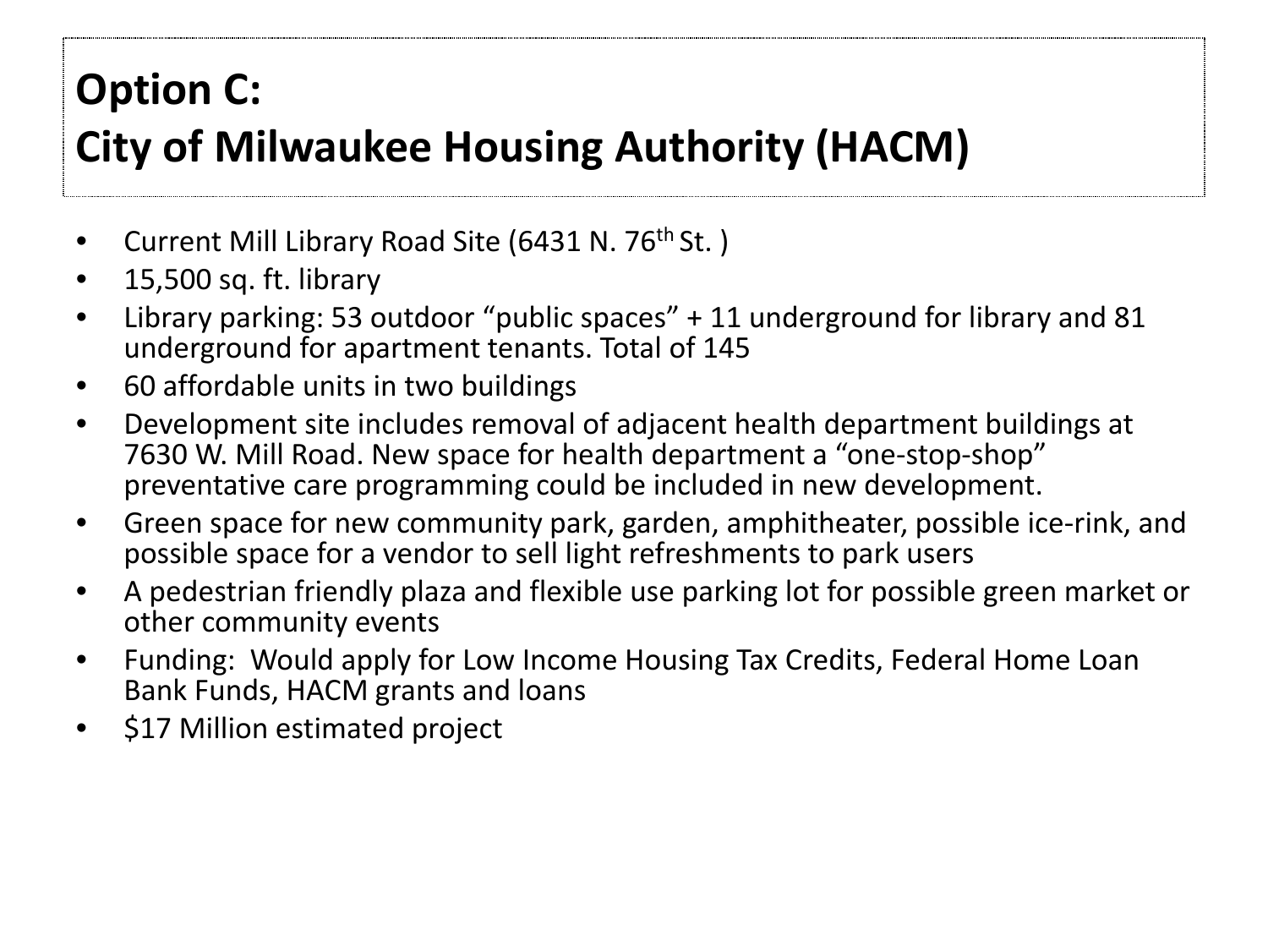# **Request for Proposal Option C:**

New construction on current Mill Road Library site and health department site

- 60 Units of Affordable Housing
- 15,500 sq. ft. library



**Authority of the City of Milwaukee**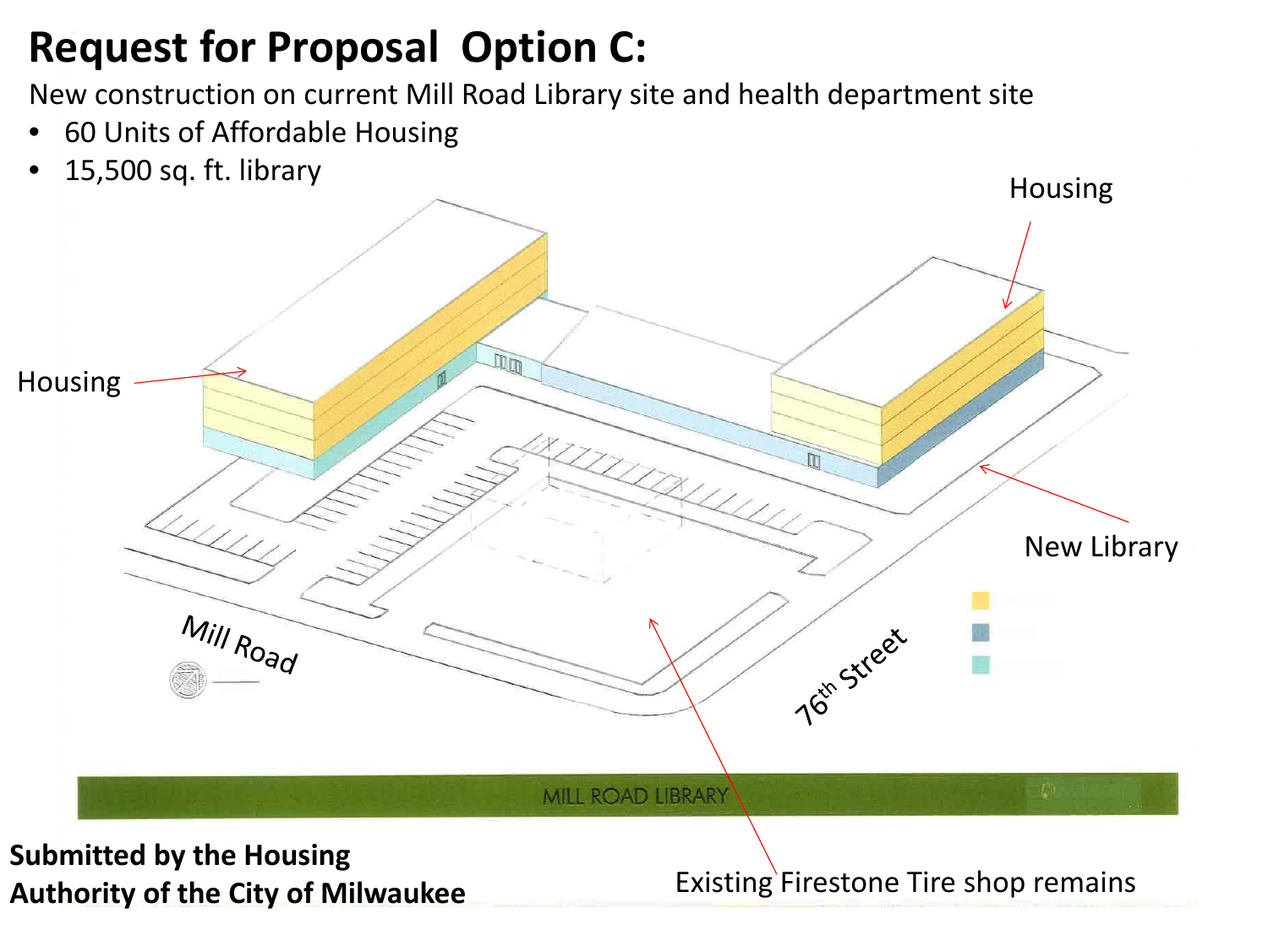# **Request for Proposal: Option C**

# Conceptual Site Plans

| <b>COMMUNITY PARK FEATURES</b> |  |
|--------------------------------|--|
| - AMPMITHEATER                 |  |
| <b>ICE RINK</b>                |  |
| - COMMUNITY GARDEN             |  |
| - PLAYGROUND                   |  |

| INDOOR          | 92   |
|-----------------|------|
| PUBLIC          | -7   |
| RESIDENT        | - 85 |
| <b>OUTDOOR</b>  | 53   |
| PUBLIC          | 53   |
| <b>RESIDENT</b> | N/A  |



#### **Submitted by the Housing Authority of the City of Milwaukee**

MILL ROAD LIBRARY